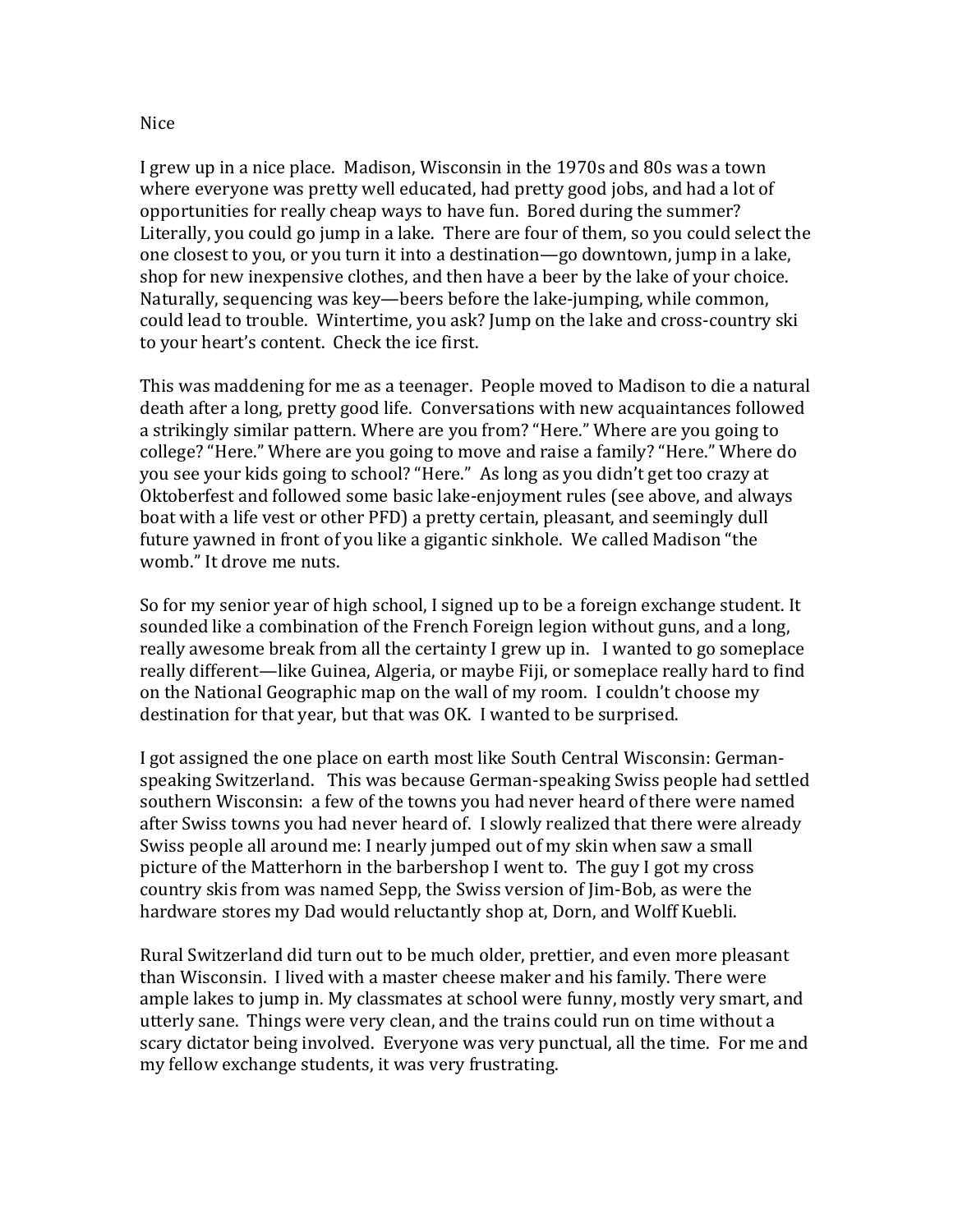One word embodied everything in Switzerland that got under our young-adult skins: "Schön." Pronunciation in English is a little rough with the umlaut: it's *Sh* followed by a vowel mash up of *–one* from *methadone* with *eh* of Canada fame. There are a lot of ways to translate German "schön", or Swiss German "schyyn", but there's a theme: combine beautiful, handsome, pleasant, good, great, pleasant and nice and you have an overall sense of schön. Switzerland was rotten with schön, and every day as a foreign exchange student, you would smack into schön from sunup to whenever you stumbled home from drinking to get schön off your mind. Even the exchange kids who were in French, Italian and Romansh speaking areas knew what schön was, and struggled with it.

Even worse, Swiss people would constantly notice schön and remark on it All. The. Time. It was more than just seeing a nice mountain. Train arrives on time ? *Like it always does?* Schön. Kläusi and Sepp kill it yodeling at the semi-annual alpine festival *like they always do*? Schön. Next day you're walking downtown and there are no empty beer bottles or evidence of that alpine festival *like always* ? Schön. Swiss people would say the word out loud, and pause, having a little Zen moment whenever something schön happened. Every day in Switzerland seemed like every other, and that was schön.

The next few decades of my life were a headlong flight from schön. There were highs and lows. I learned a little about love, a lot about hate, and got a taste for how truly messy living could be. The culmination of that turmoil was my decision to become a physician.

During the upheaval of my first year of medical school, the word "Nice" started to crop up. At first, I think I said it because second years were saying it. All my classmates said it. Our medical student teaching fellows said it. Visiting doctors would say it. The context seemed to be when someone did something well. Did you come up with an elegant way to explain amino acid metabolism? Nice. Dug out the jumper cables to help someone with a dead battery? Nice. Did you actually dissect out the thoracic duct and all the tiny nerves inside the thoracic cavity in anatomy lab? Nice. Did you fix that nagging backache your classmate had small, simple twist and a push? Also nice.

I don't know exactly when, but I eventually made the connection between how we used nice, and all the baggage I had with schön. It was clear: I had become a monster. While there seemed little danger of me becoming a Nice Guy (although many seemed fooled into thinking this), I found myself being drawn to nice, and started to self-medicate with it.

It was way better than booze. A whole morning of frustration reviewing biochem for boards could be dealt with a quick shot of nice. I actually remembered that enzyme! Nice! Problems remembering one of a myriad of manual medicine techniques could be dealt with another hit of nice—she told me her hip feels better after that treatment! I also found myself enjoying nice in others—that lecturer